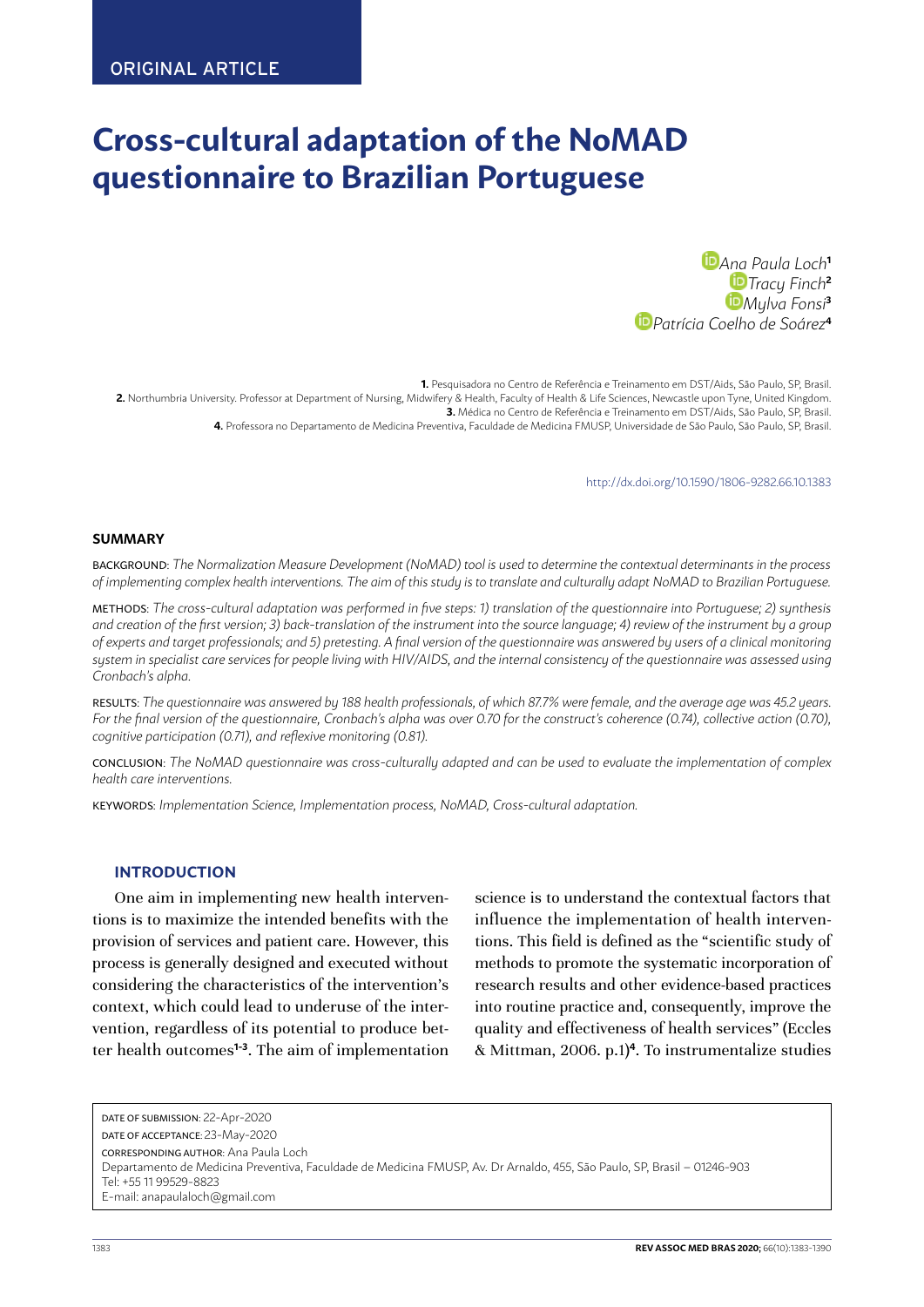developed from this perspective, researchers in the area have developed theories, models, and approaches with three main objectives: 1) describing or guide the process of translating evidence into practice; 2) understanding or explaining the facts that influence the results of the implementation; and 3) evaluating the implementation**<sup>5</sup>** .

Normalization Process Theory (NPT) is an implementation theory that seeks to explain the contextual factors that influence the implementation of complex health interventions. It is concerned with the social organization of work (implementation), integrating routine elements of everyday life into practice (incorporation), and sustaining practices incorporated into social contexts (integration). The theory assumes that a successful implementation of new health care practices is dynamic, non-linear, and dependent on the collective and coordinated behavior of individuals who work within the limits of health care contexts**6-9**.

NPT explains four constructs that determine collective behavior for the incorporation of complex interventions in practice: coherence, participation or cognitive engagement, collective action, and reflective monitoring**10, 11**. The coherence construct evaluates how a new practice to be implemented is evaluated by the participants, whether it can bring about changes in the work processes performed, and the users' perception of its purpose. The cognitive participation construct assesses the individual and collective involvement of professionals with the new intervention and their motivation to ensure the dayto-day implementation of the service.

The collective action construct assesses professionals' perception of the intervention's implementation process in pre-existing routine while considering the capacity and interaction with other professionals, the availability of resources, and technical and administrative support provided by the service coordination. The fourth and final construct, reflective monitoring, assesses how participants evaluate the new practice or intervention, whether it can be improved, and whether it causes changes in work processes in the day-to-day services **10, 11**.

The Normalization Measure Development (NoMAD) tool is a developed, validated, NPT-based questionnaire**11, 12**. The questionnaire evaluates contextual factors that are seen as barriers or facilitators for the implementation of interventions in day-to-day services by professionals. The aim of this study is to present the process of cross-cultural adaptation of the

**REV ASSOC MED BRAS 2020:** 66(10):[1383](#page-0-0)-1390 1384

NoMAD questionnaire and a final version in Brazilian Portuguese.

# **METHODS** The NoMAD questionnaire

NoMAD is available for free**<sup>13</sup>** and consists of 23 items that are divided into three sections, as shown in Figure 1. It starts with section A, which consists of two questions about the participant, followed by section B, which has three items that provide an overall assessment of participants' expectations and their experience with the intervention's implementation process. The items in section B are answered on two 10-point Likert scales ranging from "Not at all" to "Completely" and from "Still feels very new" to "Feels completely familiar."

Section C contains 20 specific items on the intervention, which correspond to the four constructs of the NPT: Coherence and Cognitive Participation with four items each, seven items for Collective Action, and five items for Reflective Monitoring. The items in part C are answered using a 5-point Likert scale ranging from "Strongly disagree" to "Strongly agree." If participants consider that any of the 20 items is not relevant to expressing their experience with the intervention, they can respond to one of three "Neutral" options: "Not relevant to my role;" "Not relevant at this stage;" and "Not relevant to the intervention" (Figure 1).

NoMAD does not offer specific instructions for scoring or creating measurements for each construct. However, when assessments are required at the level of the four NPT constructs, it is recommended that the average of the items for each construct be calculated with the aim of creating "'scores" that can be compared between constructs, groups, or locations if appropriate for the purpose of the study**<sup>12</sup>**.

### Cross-cultural adaptation

The cross-cultural adaptation was carried out by following the methodological steps used in the translation of NoMAD into seven other languages within the scope of the European collaboration project "Imple-MentAll" for the implementation of e-health interventions (<https://www.implementall.eu/>). The steps were made available by the questionnaire authors in a methodological guide and validation articles **11, 12**. In step 1, the questionnaire was translated by two Brazilian translators independently. This step provided versions T1 and T2 versions of the Portuguese questionnaire.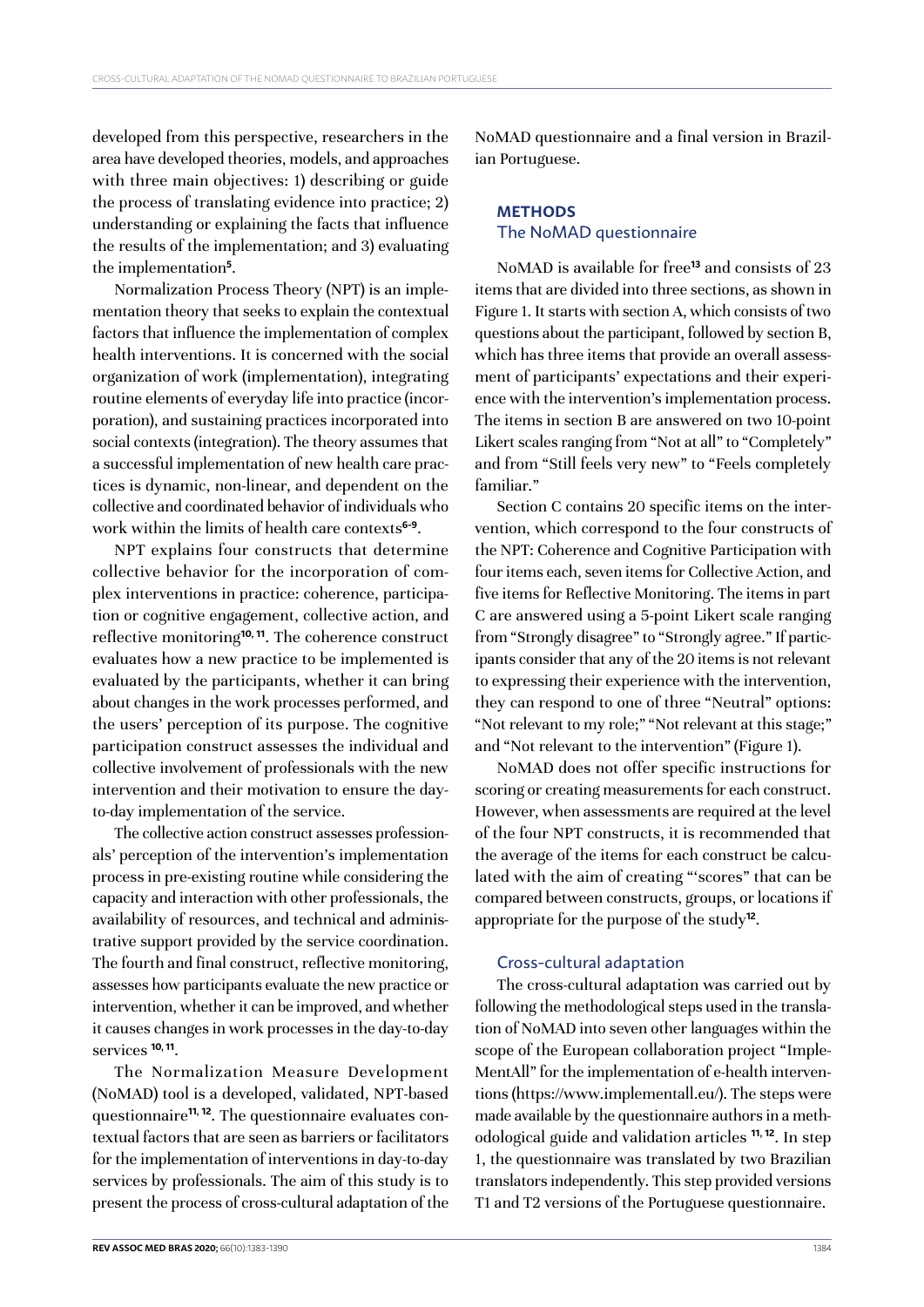#### **FIGURE 1.** ORIGINAL AND BRAZILIAN PORTUGUESE FINAL VERSION OF THE NOMAD QUESTIONNAIRE AFTER CROSS-CULTURAL ADAPTATION

|                                                                           | Original questionnaire                                                                                                                                                                                                                                                                                                                                                                                                                                                                                                        | Br-Pt-NoMAD                                                                                                                                                                                                                                                                                                                                                                                                                                                                                                                                                                                                                                                              |
|---------------------------------------------------------------------------|-------------------------------------------------------------------------------------------------------------------------------------------------------------------------------------------------------------------------------------------------------------------------------------------------------------------------------------------------------------------------------------------------------------------------------------------------------------------------------------------------------------------------------|--------------------------------------------------------------------------------------------------------------------------------------------------------------------------------------------------------------------------------------------------------------------------------------------------------------------------------------------------------------------------------------------------------------------------------------------------------------------------------------------------------------------------------------------------------------------------------------------------------------------------------------------------------------------------|
| Part A:<br>Characterization of<br>the participant                         | 1. How many years have you worked for this [name of<br>organization/department]?<br>Answer: Less than one; 1-2 years; 3-5 years; 6-10<br>years year; 11-15 years; More than 15 years                                                                                                                                                                                                                                                                                                                                          | 1. Há quantos anos você trabalha na (o) [organização/departa-<br>mento/serviço de saúde]<br>Respostas: Menos de um ano; De 1 a 2 anos; De 3 a 5 anos; De 6<br>a 10 anos; De 11 a 15 anos; Mais de 15 anos.                                                                                                                                                                                                                                                                                                                                                                                                                                                               |
|                                                                           | 2. How would you describe your professional job<br>category?                                                                                                                                                                                                                                                                                                                                                                                                                                                                  | 2. Como você descreveria sua função?                                                                                                                                                                                                                                                                                                                                                                                                                                                                                                                                                                                                                                     |
| Part B:<br>General ques-<br>tions about the<br>intervention not<br>scored | 1. When you use [the intervention], how familiar does<br>it feel?<br>Likert scale: 0-Still feels very new;1-9;10- Feels com-<br>pletely familiar                                                                                                                                                                                                                                                                                                                                                                              | B1. Ao fazer uso [da intervenção], quão familiarizado (a) você se<br>sente com ela?<br>Escala: O-ainda pouco familiarizado; 1-9; 10- totalmente famil-<br>iarizado.                                                                                                                                                                                                                                                                                                                                                                                                                                                                                                      |
|                                                                           | 2. Do you feel [the intervention] is currently a normal<br>part of your work?<br>Likert scale: 0- Not at all; 1-4; 5-Somewhat; 6-9;<br>10-Completely                                                                                                                                                                                                                                                                                                                                                                          | B2. Você acha que [a intervenção] é atualmente utilizada de<br>forma rotineira no seu trabalho?<br>Escala: O-de maneira nenhuma; 1-4; 5- até certo ponto; 6-9;<br>10-definitivamente, sim.                                                                                                                                                                                                                                                                                                                                                                                                                                                                               |
|                                                                           | 3. Do you feel [the intervention] will become a nor-<br>mal part of your work?<br>Likert scale: 1-Not at all; 2-4; 5-Somewhat;6-9;<br>10-Completely                                                                                                                                                                                                                                                                                                                                                                           | B3. Você acha que [a intervenção] se tornará rotina no seu<br>trabalho?<br>Escala: O-de maneira nenhuma; 1-4; 5- até certo ponto; 6-9;<br>10-definitivamente, sim.                                                                                                                                                                                                                                                                                                                                                                                                                                                                                                       |
| Part C1:<br>Coherence Con-<br>struct (CO)                                 | 1. I can see how [the intervention] differs from usual<br>ways of working.<br>2. Staff in this organization have a shared under-<br>standing of the purpose of [the intervention].<br>3. I understand how [the intervention] affects the<br>nature of my own work.<br>4. I can see the potential value of [the intervention]<br>for my work.                                                                                                                                                                                  | CO1. Percebo como [a intervenção] pode trazer mudanças na<br>atual rotina de trabalho.<br>CO2. Os funcionários desta organização compartilham uma<br>compreensão comum da finalidade do uso [da intervenção]<br>CO3. Entendo como [a intervenção] influencia a realização das<br>atividades essenciais do meu trabalho.<br>CO4. Consigo entender o quanto [a intervenção] melhora e<br>facilita meu trabalho.                                                                                                                                                                                                                                                            |
| Part C2:<br>Cognitive Par-<br>ticipation (CP)<br>construct                | 1. There are key people who drive [the intervention]<br>forward and get others involved<br>2. I believe that participating in [the intervention] is a<br>legitimate part of my role<br>3. I'm open to working with colleagues in new ways to<br>use [the intervention]<br>4. I will continue to support [the intervention]                                                                                                                                                                                                    | PC1. Há pessoas que impulsionam de modo decisivo o uso [da<br>intervenção] e engajam os demais.<br>PC2. Acredito que participar [da intervenção] constitui uma<br>parte legítima da minha função.<br>PC3. Estou disposto a adotar novas formas de trabalhar com<br>meus colegas visando o uso [da intervenção].<br>PC4. Continuarei a dar apoio [a intervenção].                                                                                                                                                                                                                                                                                                         |
| Part C3:<br>Construct<br>Collective action<br>(AC)                        | 1. I can easily integrate [the intervention] into my<br>existing work<br>2. [The intervention] disrupts working relationships<br>3. I have confidence in other people's ability to use<br>[the intervention]<br>4. Work is assigned to those with skills appropriate to<br>[the intervention]<br>5. Sufficient training is provided to enable staff to<br>implement [the intervention]<br>6. Sufficient resources are available to support [the<br>intervention]<br>7. Management adequately supports [the interven-<br>tion] | AC1. Consigo integrar facilmente [a intervenção] ao meu tra-<br>balho atual.<br>AC2. [A intervenção] prejudica as relações de trabalho entre os<br>profissionais.<br>AC3. Tenho confiança na capacidade dos demais em fazer uso<br>[da intervenção].<br>AC4. As atividades/funções relacionadas ao uso [da intervenção]<br>são dadas a profissionais com capacidade adequada para<br>executá-las.<br>AC5. Os funcionários recebem treinamento suficiente para<br>habilitá-los a implementar [a intervenção].<br>AC6. Os recursos disponíveis são suficientes para dar suporte [a<br>intervenção].<br>AC7. A coordenação/gerência dá apoio adequado [a inter-<br>venção]. |
| Part C4:<br>Construct<br>Reflective moni-<br>toring (MR)                  | 1. I am aware of reports about the effects of [the<br>intervention]<br>2. The staff agree that [the intervention] is worth-<br>while<br>3. I value the effects that [the intervention] has had<br>on my work<br>4. Feedback about [the intervention] can be used to<br>improve it in the future<br>5. I can modify how I work with [the intervention]                                                                                                                                                                         | MR1. Estou ciente dos relatos realizados por profissionais na<br>(o) [organização/departamento/serviço de saúde] a respeito do<br>impacto na utilização [da intervenção].<br>MR2. Os funcionários envolvidos concordam que [a intervenção]<br>vale a pena.<br>MR3. Valorizo os efeitos que [a intervenção] vem tendo sobre o<br>meu trabalho.<br>MR4. É possível utilizar o feedback da equipe a respeito [da inter-<br>venção] para aprimorá-la no futuro.<br>MR5. Sou capaz de modificar minha forma de trabalhar com [a<br>intervenção].                                                                                                                              |
| Response scale<br>for items from C1<br>to C4                              | 5- Strongly agree; 4- Agree; 3- Neither agree nor dis-<br>agree; 2- Disagree; 1- Strongly disagree; Not relevant<br>to my role; Not relevant at this stage; Not relevant to<br>the intervention.                                                                                                                                                                                                                                                                                                                              | 5- Concordo totalmente; 4- Concordo; 3- Nem concordo nem<br>discordo; 2- Não concordo; 1- Discordo totalmente; Não é rele-<br>vante para minha função; Não é relevante no estágio atual; Não<br>é relevante para a intervenção.                                                                                                                                                                                                                                                                                                                                                                                                                                          |

In step 2, T1 and T2 were evaluated and compared with the original version by researchers who have good knowledge of English, which gave rise to version T3. Version T3 was back-translated into English by two independent and native English translators in step 3, which generated versions T4 and T5. A committee of experts reviewed these versions to reach a consensus on the differences found and prepare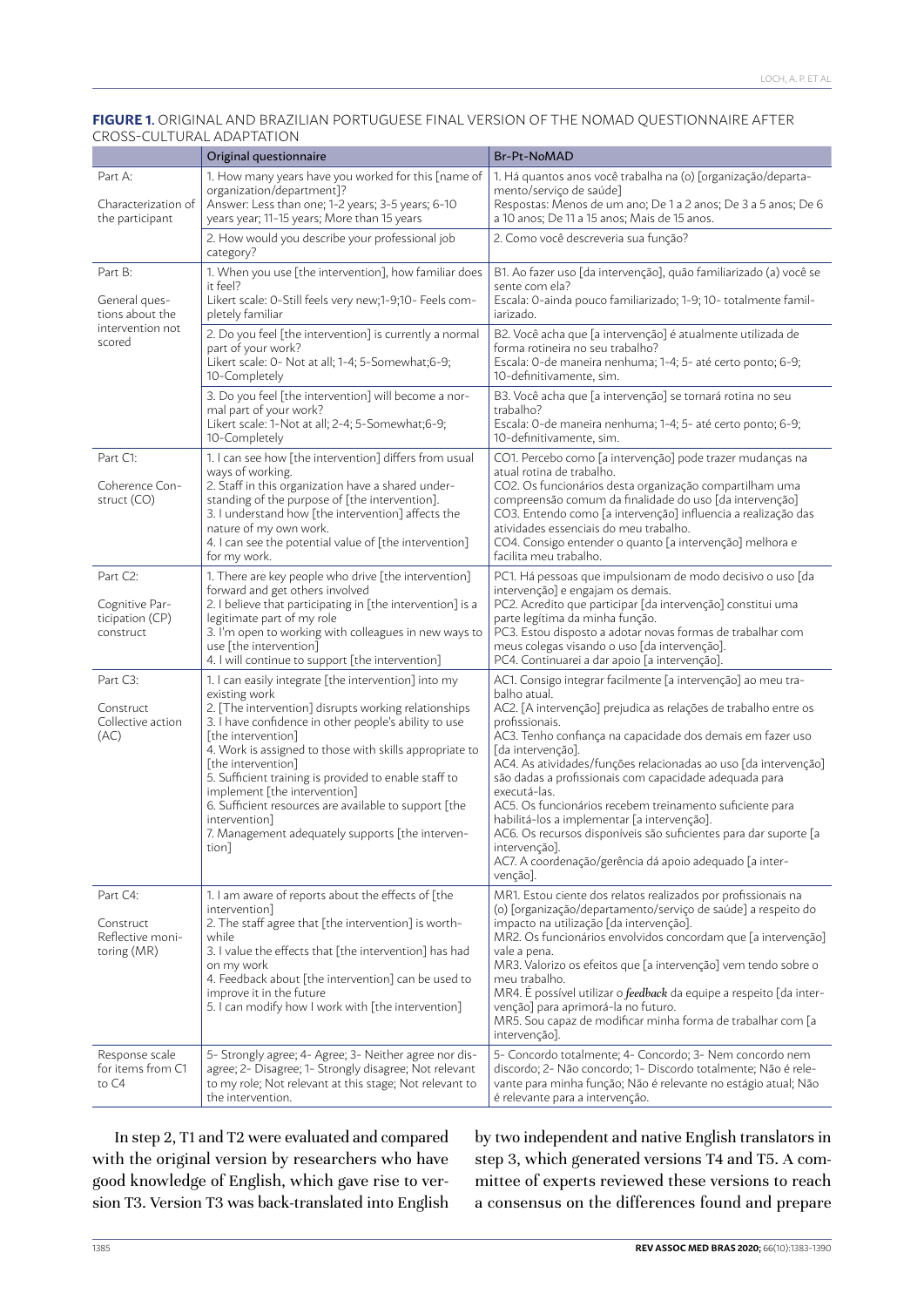a pre-test version. The committee was composed of two methodologists, two health professionals, and authors of the questionnaire. The committee members were also fluent in the English language and native speakers of Brazilian Portuguese. None of them participated as translators of the questionnaire. The authors responsible for developing the NoMAD questionnaire collaborated directly in the translation and back-translation process.

Before applying the pre-test, 30 health professionals were invited to assess the clarity and understanding of the questionnaire items through three questions: 1) "Write in your words how you understood the previous question;" 2) "Did you fully understand this questionnaire item (yes/no)?" and, 3) "How would you rewrite this question to make it more understandable?" The answers to the first question were evaluated to ensure that the adapted version maintained its equivalence with the original version of the questionnaire. If a participant declared that the item in the second question was not understood, an open field was made available (if not, the participant was asked to write the word or phrase that was not understood) so that the participant could signal which word or expression had not been understood. Items not understood by more than 90% of the participants were restructured, translated, and evaluated by the committee.

The pre-test was answered online by health professionals who participated in the implementation of the Clinical Monitoring System (SIMC) for people living with HIV/AIDS (PLWHIV). SIMC is an individual management support system that was developed by the Ministry of Health in 2013. The system identifies PLWHIV with difficulties in the continuum of care: a) PLWHIV who perform CD4 tests and viral load tests and are not starting antiretroviral treatment; b) PLWHA under treatment who had a detectable viral load after six months of treatment; c) PLWHIV in loss of follow-up; and d) pregnant women with HIV and a detectable viral load**<sup>14</sup>**.

The choice of this sample was due to the low implementation of SIMC in the state of São Paulo. Analysis of the use of SIMC in September 2019 showed that among the 10,561 patients in the treatment gap in the state of São Paulo, 89.3% (n = 9,151 patients) were cases not analyzed by the services. Therefore, 409 professionals with an approved login to use the system in the state were invited to answer NoMAD on an online platform between May and July 2019.

The characterization of the participants and their responses to NoMAD were described using simple and relative frequencies. The mean and standard deviation of the set of respondents in each item of the four constructs were also calculated. The calculation of the average considered the responses on a 5-point Likert scale ranging from "1 - Strongly disagree" to "5 - Strongly agree".

The internal consistency of the items of each construct was assessed using Cronbach's alpha and considered satisfactory when the values were ≥0.7. All analyses were conducted using the software Stata/ IC 14.0®. Ethical approval was obtained from the Research Ethics Committee of the Faculty of Medicine of the University of São Paulo (opinion number 3.033.064).

# **RESULTS**

Figure 1 presents the items from the original questionnaire and the culturally adapted version. The 23 items of the questionnaire and two other questions for the characterization of the respondent were maintained (Chart 1). Of the 30 professionals invited to assess the clarity and understanding of the questionnaire items, 29 participated.

Items C01, C03, AC4, and MR1 were not understood by 90% of the health professionals. The participants reported doubts about the meaning of the expression, "nature of my own work," and proposed replacing it with the expression, "essential activities of my own work." The expression, "appropriate skills," was replaced by "adequate capacity," and there was a need to modify the phrase "differs from usual ways of working" to "brings changes in the current work routine." Suggestions for changes were also made to replace the phrase "about the effects of" with "regarding the impact." After restructuring, the items were answered by 14 other health professionals and were understood by more than 90% of the participants.

Considering SIMC as the implemented intervention, the NoMAD questionnaire was answered by 188 professionals in specialized care services who used the clinical monitoring system. Most participants were female (87.2%) and had higher education with specialization (54.8%) (Table 1). The average age was 45 years, and 28.2% of the participants reported working for more than 15 years in health services. Managers of health services and nurses were the most frequent professions (25% and 22.9%, respectively).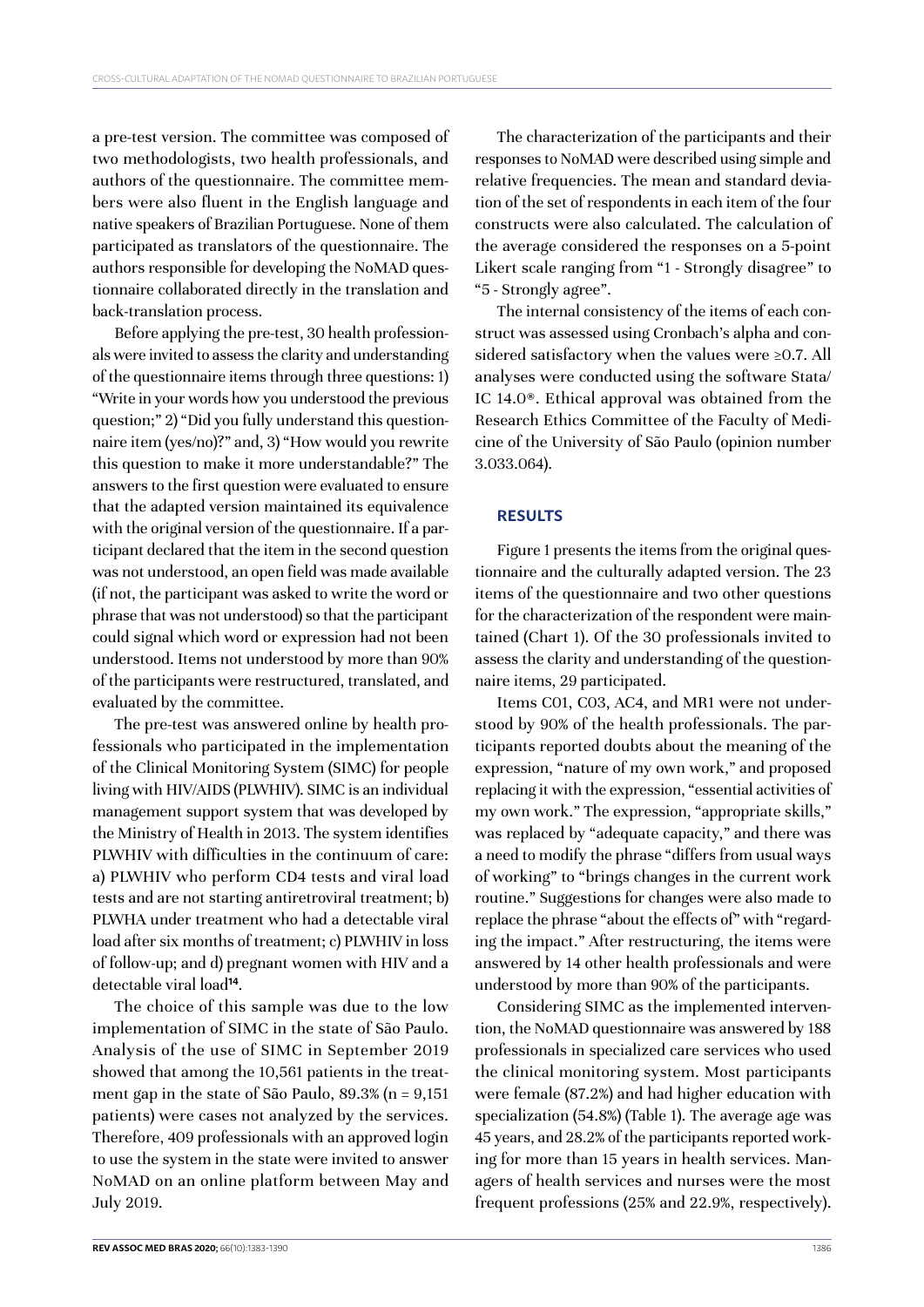The professionals reported little familiarity and low use of the system in their routine (average=2.5 and 2.9, respectively). On the other hand, professionals believed that the system would become routine in their work (average=7.1) (Table 1).

**TABLE 1.** DEMOGRAPHIC CHARACTERISTICS AND RESPONSES OF PARTICIPANTS TRAINED TO USE SIMC  $(N = 188)$ .

| <b>Characteristics</b>                                                             | N(%)                |  |  |
|------------------------------------------------------------------------------------|---------------------|--|--|
| Gender                                                                             |                     |  |  |
| Female                                                                             | 164 (87.7)          |  |  |
| Male                                                                               | 23 (12.3)           |  |  |
| Age                                                                                |                     |  |  |
| Mean (minimum - maximum)                                                           | $45.2(20.6 - 75.6)$ |  |  |
| Education                                                                          |                     |  |  |
| Elementary School                                                                  | 1(0.5)              |  |  |
| High school                                                                        | 7(3.7)              |  |  |
| Technical high school                                                              | 4(2.1)              |  |  |
| Incomplete higher education                                                        | 5(2.7)              |  |  |
| Higher education                                                                   | 47 (25.0)           |  |  |
| Higher education with specialization                                               | 92 (48.9)           |  |  |
| Master degree                                                                      | 10(5.3)             |  |  |
| PhD                                                                                | 2 (1.1)             |  |  |
| Not filled                                                                         | 20 (10.6)           |  |  |
| Working time in the health service                                                 |                     |  |  |
| Less than one year                                                                 | 8(4.3)              |  |  |
| From 1 to 2 years                                                                  | 33 (17.6)           |  |  |
| From 3 to 5 years                                                                  | 33 (17.6)           |  |  |
| From 6 to 10 years                                                                 | 33 (17.6)           |  |  |
| From 11 to 15 years                                                                | 24 (12.8)           |  |  |
| More than 15 years                                                                 | 53 (28.2)           |  |  |
| Not filled                                                                         | 4(2.1)              |  |  |
| Occupation                                                                         |                     |  |  |
| Manager                                                                            | 47 (25)             |  |  |
| Nurse                                                                              | 43 (22.9)           |  |  |
| Pharmacist                                                                         | 19 (10.1)           |  |  |
| Doctor                                                                             | 14(7.4)             |  |  |
| Administrative assistant                                                           | 9(4.8)              |  |  |
| Nursing technician                                                                 | 9(4.8)              |  |  |
| Social worker                                                                      | 6(3.2)              |  |  |
| Psychologist                                                                       | 6(3.2)              |  |  |
| Pharmacy assistant                                                                 | 5(2.7)              |  |  |
| Health agent                                                                       | 4(2.1)              |  |  |
| Nursing assistant                                                                  | 2(1.1)              |  |  |
| Dentist                                                                            | 1(0.5)              |  |  |
| Intern                                                                             | 1(0.5)              |  |  |
| Others                                                                             | 22 (11.7)           |  |  |
| General questions about the intervention:                                          |                     |  |  |
| Q1. When you use SIMC, how familiar does it<br>feel?                               | 2.5(3.4)            |  |  |
| Q2. Do you think that the SIMC is currently<br>used regularly as part of your job? | 2.9(3.2)            |  |  |
| Q3. Do you think that the SIMC will become a<br>regular part of your job?          | 7.1(2.8)            |  |  |

Table 2 shows the answers to the items corresponding to the four questionnaire constructs. In the coherence dimension, the averages varied between 3.5 and 4.1. The lowest average was found for item CO2. This item assessed whether there is a common understanding among the service employees about the purpose of the SIMC. 30.3% of the participants responded that the disagreed with the statement, and another 50.7% neither disagreed nor agreed. However, the participants were aware of the possibilities of SIMC offering to bring changes in the work routine (C01=4.1), in the performance of essential activities (C03 = 3.9), and in the improvement of work  $(C04=3.9)$ .

In the cognitive participation construct, only item PC1 had an average lower than 4.0. This item assesses whether there are professionals in the service who decisively encourage others to use SIMC. However, items PC3 and PC4 refer to the participant's willingness to contribute to colleagues and individually support the system. More than 90% of respondents agreed with these items, presenting the highest averages among all NoMAD items in this sample (average=4.2) (Table 2).

The collective action construct demonstrated that 76% of the participants disagreed that the system can cause possible losses in the working relationships between service professionals (average=2.0). The proportion of professionals who trust the ability of others to use SIMC was also above 70% (average=3.8). Less than 50% agreed that the available resources are sufficient to support the use of SIMC, and only 41% reported that employees receive training to enable them to implement SIMC (Table 2).

The reflexive monitoring construct showed that 70.4% of the participants agreed that the system is worthwhile, and almost 80% of the professionals believed they are able to modify their work processes using the system (items MR1 and MR5). The lowest average observed in this construct (MR1=3.5) refers to the professional's perception of the reports made by other colleagues about the impact of using the system. The evaluation of internal consistency indicated Cronbach's  $\alpha$  greater than 0.70 in all constructs: coherence (α: 0.74), collective action (α: 0.70) reflective monitoring ( $\alpha$ : 0.81), and cognitive participation ( $\alpha$ : 0.71). The constructs "reflective monitoring and collective action" ( $\alpha$ : 0.87) and "coherence and collective action" (α: 0.81) showed a strong correlation.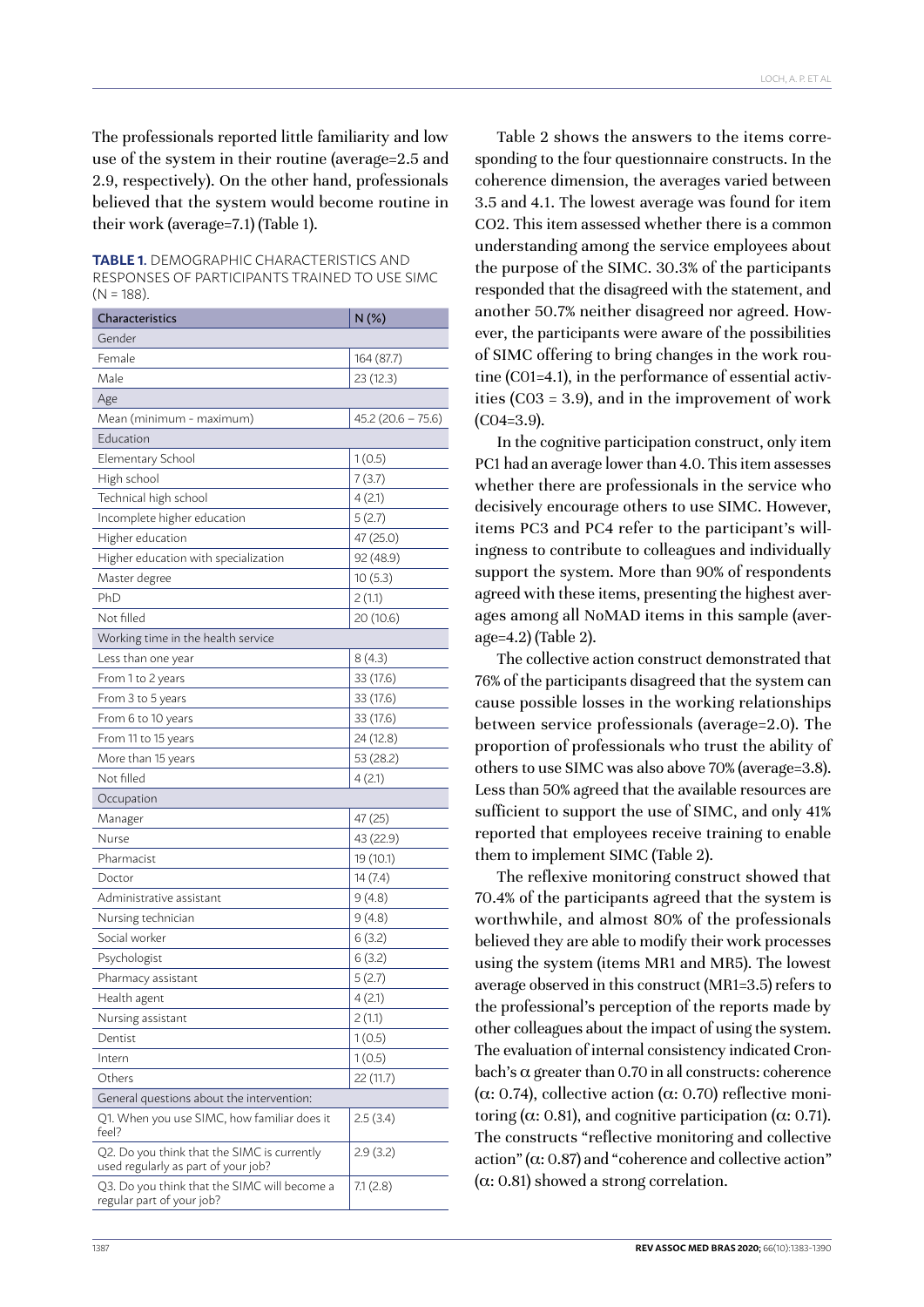#### **TABLE 2.** RESPONSES OF PROFESSIONALS INVOLVED IN THE IMPLEMENTATION OF SIMC TO THE NoMAD QUESTIONNAIRE.

| NoMAD item according to the theoretical construct                                                                                                                       | Mean<br>(Standard<br>Deviation) | 1- Strongly<br>disagree  | 2-Dis-<br>agree             | 3- Neither<br>agree nor<br>disagree | $4-$<br>Agree     | 5-Strong-<br>ly agree |  |  |  |  |
|-------------------------------------------------------------------------------------------------------------------------------------------------------------------------|---------------------------------|--------------------------|-----------------------------|-------------------------------------|-------------------|-----------------------|--|--|--|--|
| Coherence                                                                                                                                                               |                                 |                          |                             |                                     |                   |                       |  |  |  |  |
| CO1. I am able to perceive how the SIMC can bring changes<br>in the current work routine.<br>(n=176; 12 Neutral).                                                       | 4.1<br>(0.6)                    |                          | L,                          | 21<br>$(11.9\%)$                    | 109<br>$(61.9\%)$ | 46<br>$(26.1\%)$      |  |  |  |  |
| CO2. The employees of this organization have a shared un-                                                                                                               | 3.5                             | $\bar{ }$                | 46                          | 77                                  | $\overline{4}$    | 25                    |  |  |  |  |
| derstanding of the purpose of the SIMC (n=169; 19 Neutral).                                                                                                             | (0.9)                           |                          | (30.3%)                     | (50.7%)                             | $(2.6\%)$         | (16.5%)               |  |  |  |  |
| CO3. I understand how the SIMC affects the essential<br>activities of my own work<br>(n=174; 14 Neutral).                                                               | 3.9<br>(0.6)                    | L,                       | 4<br>(2.3%)                 | 32<br>$(18.4\%)$                    | 109<br>(62.6%)    | 29<br>(16.7%)         |  |  |  |  |
| CO4. I can see how the SIMC improves and facilitates my                                                                                                                 | 3.9                             | L,                       | 6                           | 37                                  | 96                | 32                    |  |  |  |  |
| work. (n=171; 17 Neutral).                                                                                                                                              | (0.7)                           |                          | (3.5%)                      | (21.6%)                             | $(56.1\%)$        | (18.7%)               |  |  |  |  |
| Cognitive Participation                                                                                                                                                 |                                 |                          |                             |                                     |                   |                       |  |  |  |  |
| PC1. There are people who decisively boost the use of the                                                                                                               | 3.7                             | L,                       | 40                          | 86                                  | 1                 | 14                    |  |  |  |  |
| SIMC and get others involved. (n=169; 19 Neutral).                                                                                                                      | (0.8)                           |                          | (24.4% )                    | (61%)                               | (0.7%             | $(9.9\%)$             |  |  |  |  |
| PC2. I believe that participating in the SIMC is a legitimate                                                                                                           | 4.0                             | L,                       | 5                           | 26                                  | 106               | 43                    |  |  |  |  |
| part of my role (n=180; 8 Neutral).                                                                                                                                     | (0.7)                           |                          | $(2.8\%)$                   | $(14.4\%)$                          | (58.9%)           | (23.9%)               |  |  |  |  |
| PC3. I am willing to take up new ways of working with<br>my colleagues, with a view to using the SIMC. (n=181; 7<br>Neutral).                                           | 4.2<br>(0.5)                    | $\overline{a}$           | 1<br>(0.6)                  | $11(6.1\%)$                         | 124<br>(68.5%)    | 45<br>$(24.9\%)$      |  |  |  |  |
| PC4. I shall continue to give my support for the SIMC<br>(n=176; 12 Neutral).                                                                                           | 4.2<br>(0.5)                    | $\overline{\phantom{a}}$ | $\overline{\phantom{a}}$    | 9<br>$(5.1\%)$                      | 113<br>(64.2%)    | 54<br>(30.7%)         |  |  |  |  |
| Collective action                                                                                                                                                       |                                 |                          |                             |                                     |                   |                       |  |  |  |  |
| AC1. I can easily integrate the SIMC into my existing work                                                                                                              | 3.6                             | 1                        | 20                          | 46                                  | 85                | 18                    |  |  |  |  |
| (n=170; 18 Neutral).                                                                                                                                                    | (0.8)                           | $(0.6\%)$                | $(11.8\%)$                  | (27%)                               | $(50\%)$          | $(10.6\%)$            |  |  |  |  |
| AC2. The SIMC hinders labor relations between workers                                                                                                                   | 2.0                             | 46                       | 87                          | 32                                  | 6                 |                       |  |  |  |  |
| (n=171; 17 Neutral).                                                                                                                                                    | (0.8)                           | $(26.9\%)$               | $(50.9\%)$                  | (18.7%)                             | (3.5%)            |                       |  |  |  |  |
| AC3. I trust the abilities of other people to use the SIMC                                                                                                              | 3.8                             | 1                        | 9                           | 38                                  | 101               | 23                    |  |  |  |  |
| (n=172; 16 Neutral).                                                                                                                                                    | (0.7)                           | $(0.6\%)$                | $(5.2\%)$                   | (22.1%)                             | (58.7%)           | $(13.4\%)$            |  |  |  |  |
| AC4. The activities/functions related to the use of the SIMC<br>are given to professionals with adequate capacity to perform<br>them (n=172; 16 Neutral).               | 3.9<br>(0.6)                    | L,                       | 2<br>$(1.2\%)$              | 35<br>(20.3%)                       | 107<br>(62.2%)    | 28<br>(16.3%)         |  |  |  |  |
| AC5. Staff receives sufficient training to enable them to                                                                                                               | 3.1                             | 14                       | 36                          | 46                                  | 57                | 12                    |  |  |  |  |
| implement the SIMC (n=165; 23 Neutral).                                                                                                                                 | (1.1)                           | $(8.5\%)$                | (21.8%)                     | (27.9%)                             | (34.5%)           | (7.3%)                |  |  |  |  |
| AC6. The resources available suffice to give due support to                                                                                                             | 3.4                             | 3                        | 25                          | 62                                  | 65                | 13                    |  |  |  |  |
| the SIMC (n=168; 20 Neutral).                                                                                                                                           | (0.9)                           | $(1.8\%)$                | $(14.9\%)$                  | $(36.9\%)$                          | (38.7%)           | (7.7%)                |  |  |  |  |
| AC7. The management gives appropriate support to the                                                                                                                    | 3.8                             | $\overline{c}$           | 11                          | 42                                  | 76                | 40                    |  |  |  |  |
| SIMC (n=171; 17 Neutral).                                                                                                                                               | (0.9)                           | $(1.2\%)$                | $(6.4\%)$                   | $(24.6\%)$                          | $(44.4\%)$        | $(23.4\%)$            |  |  |  |  |
| Reflexive Monitoring                                                                                                                                                    |                                 |                          |                             |                                     |                   |                       |  |  |  |  |
| MR1. I am aware of the reports made by professionals in<br>[organization/department/health service] regarding the<br>impact on the use of the SIMC (n=165; 23 Neutral). | 3.5<br>(0.9)                    | 5<br>(3%)                | 19<br>(11.5%)               | 39<br>(23.6%)                       | 86<br>(52.1%)     | 16<br>$(9.7\%)$       |  |  |  |  |
| MR2. The employees involved agree that the SIMC is                                                                                                                      | 3.8                             | $\overline{\phantom{a}}$ | 6                           | 44                                  | 89                | 30                    |  |  |  |  |
| worthwhile (n=169; 19 Neutral).                                                                                                                                         | (0.7)                           |                          | $(3.6\%)$                   | (26%)                               | (52.7%)           | (17.7%)               |  |  |  |  |
| MR3. I value the effects that the SIMC has had upon my                                                                                                                  | 3.7                             | $\qquad \qquad -$        | 9                           | 59                                  | 61                | 29                    |  |  |  |  |
| work (n=158; 30 Neutral).                                                                                                                                               | (0.8)                           |                          | $(5.7\%)$                   | (37.3%)                             | (38.6%)           | (18.3%)               |  |  |  |  |
| MR4. It is possible to use the team's feedback with regard<br>to the SIMC to further improve it in the future (n=167; 21<br>Neutral)                                    | 3.9<br>(0.7)                    | $\frac{1}{2}$            | $\overline{7}$<br>$(4.1\%)$ | 34(20.4%)                           | 100<br>$(59.9\%)$ | 26<br>$(15.6\%)$      |  |  |  |  |
| MR5 I am able to change my own way of working with the                                                                                                                  | 3.9                             | 1                        | $\overline{c}$              | 32                                  | 118               | 19                    |  |  |  |  |
| SIMC (n=172; 16 Neutral).                                                                                                                                               | (0.6)                           | $(0.6\%)$                | (1.2%)                      | $(18.6\%)$                          | (68.6%)           | (11%)                 |  |  |  |  |

# **DISCUSSION**

This study presents the cross-cultural adaptation of the NoMAD questionnaire and provides a questionnaire to assess the implementation of complex health care interventions in a Brazilian context. The methodology used to carry out this study was carefully chosen to guarantee reliable results and the maintenance of the original meaning of the questionnaire built from the NPT. The translation and back-translation process, the participation of an expert committee, and the pre-testing are steps that have been used and recommended in the literature since 1993**15**. The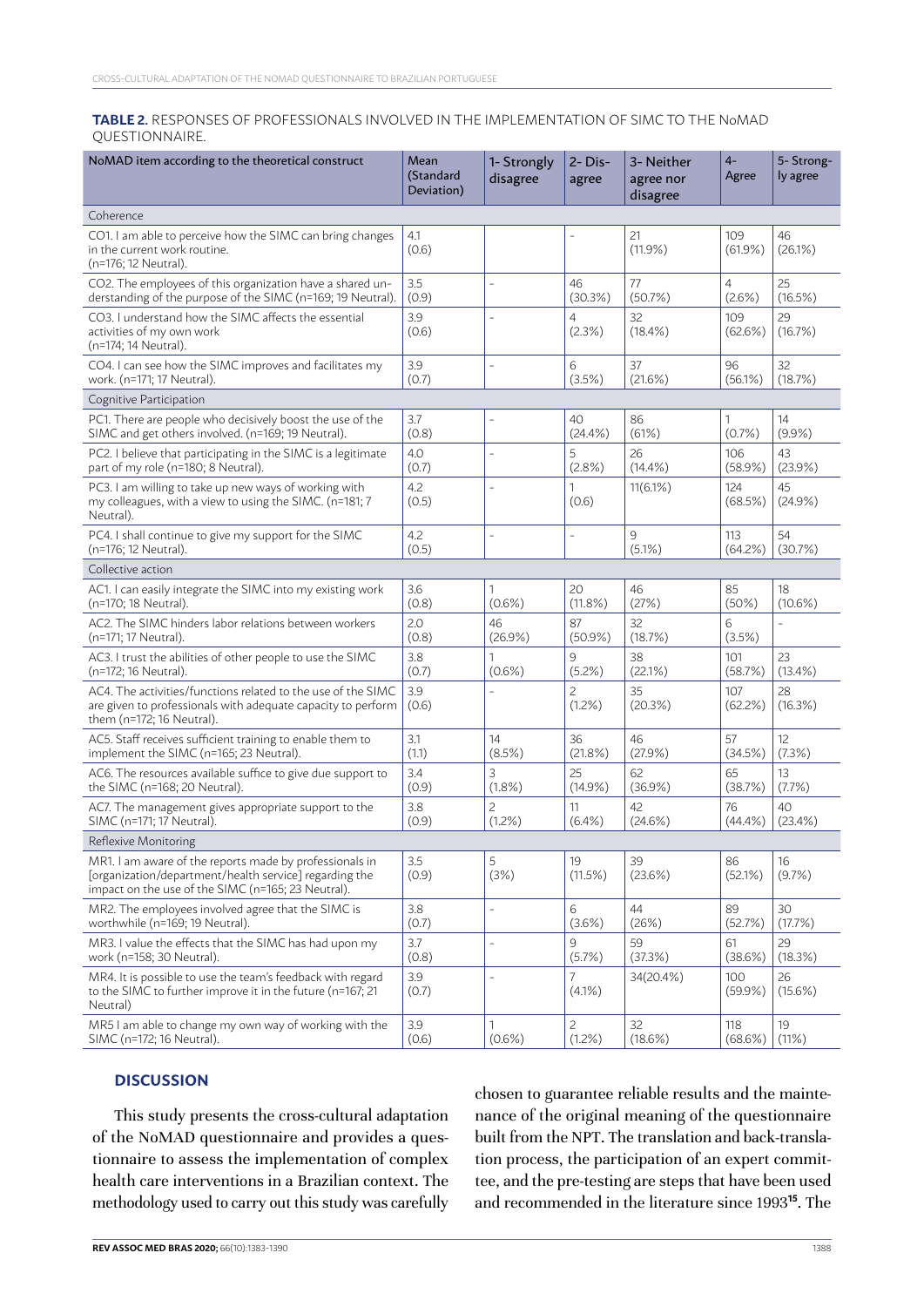questionnaire showed good reliability in the internal consistency test. All four theoretical constructs of the NoMAD questionnaire showed good reliability, with α values between 0.70 and 0.81. The internal consistency result was similar to that found in the validation study of the original instrument, which had  $\alpha$  values between 0.78 and 0.83**<sup>12</sup>**.

This study provides a questionnaire that is capable of assessing involvement, the perception of individual and collective participation, and the reflection of professionals participating in the implementation of complex interventions based on evidence in the context of health care. NoMAD can be used before or after the implementation of an intervention and can assist managers and professionals who are conducting an implementation process in understanding contextual factors that interfere with the implementation**13**. Confirmatory factor analysis was not performed due to

a sample size of less than 10 cases for each variable, which is recommended as the minimum**<sup>16</sup>**. However, Acuardo et al. showed a consensus in the literature regarding the completion of the cross-cultural adaptation process after the pre-test stage**<sup>17</sup>**.

#### **CONCLUSION**

This article study has provided a Brazilian Portuguese adaptation of the NoMAD questionnaire to evaluate the implementation of complex interventions in health care. The 23 items from NoMAD contribute to the identification and evaluation of contextual factors involved in the social organization of the work of professionals participating in the implementation.

## Author's Contribution

All authors have contributed equal to work.

#### **RESUMO**

INTRODUÇÃO: *O questionário Normalisation Measure Development (NoMAD) tool busca identificar os fatores contextuais determinantes no processo de implementação de intervenções complexas em saúde. Este artigo tem por objetivo traduzir e adaptar culturalmente o NoMAD para o português do Brasil.*

MÉTODOS: *A adaptação transcultural foi realizada em cinco etapas: 1-Tradução do questionário para o português; 2-Síntese e criação da primeira versão; 3-Retro-tradução do instrumento para a língua de origem; 4-Revisão por grupo de especialista e profissionais-alvo do instrumento; e 5-Pré-teste. A versão final do questionário foi respondida por usuários do sistema de monitoramento clínico em serviços de assistência especializada às pessoas vivendo com HIV/AIDS e sua consistência interna foi avaliada por meio de alpha de Cronbach.*

RESULTADOS: *O questionário foi respondido por 188 profissionais, 87,7% eram do sexo feminino e média de idade de 45,2 anos. A versão final do questionário apresentou* α *de Cronbach superiores a 0.70 nos construtos coerência (0.74), ação coletiva (0.70), participação cognitiva (0,71) e monitoramento reflexivo (0.81).*

CONCLUSÃO: *O questionário NoMAD foi adaptado transculturalmente e pode ser utilizado para avaliar a implementação de intervenções complexas no cuidado em saúde.*

PALAVRAS-CHAVE: *Ciência da implementação. Inquéritos e Questionários. Promoção da Saúde/organização & administração.*

#### **REFERENCES**

- **1.** Durlak JA, DuPre EP. Implementation matters: a review of research on the influence of implementation on program outcomes and the factors affecting implementation. Am J Community Psychol. 2008;41(3-4):327-50.
- **2.** Curran GM, Bauer M, Mittman B, Pyne JM, Stetler C. Effectiveness-implementation hybrid designs: combining elements of clinical effectiveness and implementation research to enhance public health impact. Med Care. 2012;50(3):217-26.
- **3.** May CR, Johnson M, Finch T. Implementation, context and complexity. Implement Sci. 2016;11:141.
- **4.** Eccles MP, Mittman BS. Welcome to implementation science. Implement Sci*.* 2006;1:1.
- **5.** Nilsen P. Making sense of implementation theories, models and frameworks. Implement Sci. 2015;10:53.
- **6.** Murray E, Treweek S, Pope C, MacFarlane A, Ballini L, Dowrick C, et al. Normalisation process theory: a framework for developing, evaluating and implementing complex interventions. BMC Med. 2010;8:63.
- **7.** May CR, Mair F, Finch T, MacFarlane A, Dowrick C, Treweek S, et al. Development of a theory of implementation and integration: normalization process theory. Implement Sci. 2009;4:29.
- **8.** Finch TL, Rapley T, Girling M, Mair FS, Murray E, Treweek S, et al. Improving the normalization of complex interventions: measure development based on normalization process theory (NoMAD): study protocol. Implement Sci. 2013;8:43.
- **9.** May CR, Cummings A, Girling M, Bracher M, Mair FS, May CM, et al. Using Normalization Process Theory in feasibility studies and process evaluations of complex healthcare interventions: a systematic review. [Implement Sci](https://www.ncbi.nlm.nih.gov/pubmed/29879986). 2018;13:80.
- **10.** Finch T, Girling M, May C, Mair F, Murray E, Treweek S, et al. Can we measure implementation progress using Normalization Process Theory? Development and validation of the NoMAD survey tool. 48<sup>th</sup> Congress of the International Society of Paediatric Oncology; 2016. p.135.